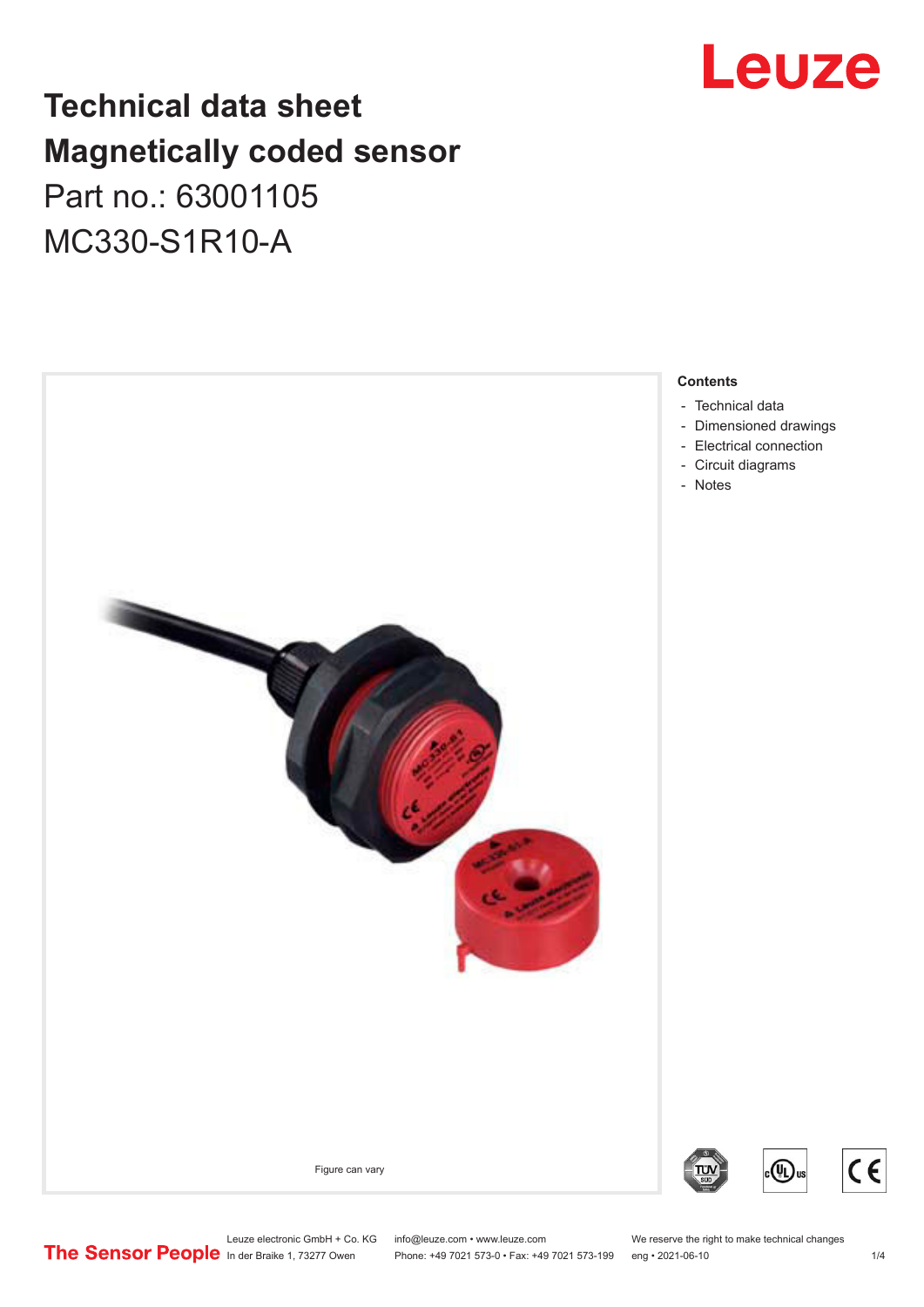## <span id="page-1-0"></span>**Technical data**

**Basic data**

# Leuze

#### **Mechanical data**

| <b>Series</b>                                                         | MC330                                                                                                                              |  |
|-----------------------------------------------------------------------|------------------------------------------------------------------------------------------------------------------------------------|--|
| <b>Functions</b>                                                      |                                                                                                                                    |  |
| <b>Functions</b>                                                      | Integration in control circuits up to cate-<br>gory 4 in accordance with EN ISO<br>13849-1                                         |  |
|                                                                       | Safety system in combination with an<br>evaluation unit such as the MSI-MC310<br>safety relay or the MSI 400 safety<br>controller. |  |
| <b>Characteristic parameters</b>                                      |                                                                                                                                    |  |
| Mission time T <sub>M</sub>                                           | 20 years, EN ISO 13849-1                                                                                                           |  |
| Category                                                              | Up to 4, depending on evaluation, 1<br>sensor connected. EN ISO 13849-1                                                            |  |
| B10 <sub>a</sub>                                                      | 20,000,000 number of cycles                                                                                                        |  |
| <b>Electrical data</b>                                                |                                                                                                                                    |  |
| <b>Protective circuit</b>                                             | <b>Current limitation</b>                                                                                                          |  |
|                                                                       | Short circuit protected, Via e.g. MSI-<br>MC310, MSI 400                                                                           |  |
| <b>Contact allocation</b>                                             | $1NC + 1NO$                                                                                                                        |  |
| <b>Contact type</b>                                                   | Reed contacts (magnetically sensitive)                                                                                             |  |
| Requirement on the voltage supply<br>when used acc. to cULus (UL 508) | Class 2 Circuits                                                                                                                   |  |
| Outputs                                                               |                                                                                                                                    |  |
| Max. switching voltage                                                | 27 V AC/DC                                                                                                                         |  |
| Switching current, max.                                               | 500 mA                                                                                                                             |  |
| <b>Timing</b>                                                         |                                                                                                                                    |  |
| <b>Response time</b>                                                  | 3 <sub>ms</sub>                                                                                                                    |  |
| <b>Connection</b>                                                     |                                                                                                                                    |  |
| <b>Number of connections</b>                                          | 1 Piece(s)                                                                                                                         |  |
| <b>Connection 1</b>                                                   |                                                                                                                                    |  |
| <b>Function</b>                                                       | Contact connection                                                                                                                 |  |
| <b>Type of connection</b>                                             | Cable with wire-end sleeves                                                                                                        |  |
| Cable length                                                          | 10,000 mm                                                                                                                          |  |
| <b>Sheathing material</b>                                             | <b>PUR</b>                                                                                                                         |  |
| Cable color                                                           | <b>Black</b>                                                                                                                       |  |
| <b>Number of conductors</b>                                           | 4-wire                                                                                                                             |  |

| Design                                                                            | Cylindrical                                                     |
|-----------------------------------------------------------------------------------|-----------------------------------------------------------------|
| <b>Thread size</b>                                                                | M30                                                             |
| Length                                                                            | 36 mm                                                           |
| <b>Housing material</b>                                                           | Plastic                                                         |
| <b>Plastic housing</b>                                                            | Glass fiber reinforced (PPS), self-<br>extinguishing            |
| Net weight                                                                        | 509 q                                                           |
| <b>Housing color</b>                                                              | Red                                                             |
| <b>Type of fastening</b>                                                          | Mounting thread                                                 |
| <b>Installation position</b>                                                      | Arbitrary, provided housing markings are<br>aligned             |
| Switch type                                                                       | Type 4 interlock device, contactless<br>actuation, EN ISO 14119 |
| Approach actuation directions                                                     | 3-dimensional                                                   |
| <b>Mechanical life time</b>                                                       | 10,000,000 actuation cycles                                     |
| <b>External actuator</b>                                                          | Magnetically coded                                              |
| Cut-out point (OFF), min.                                                         | $12 \text{ mm}$                                                 |
| Assured cut-out distance (Sar), min.                                              | $14 \text{ mm}$                                                 |
| Assured cut-in distance (Sao), max.                                               | 6 mm                                                            |
| Switching tolerance (without<br>ferromagnetic materials in immediate<br>vicinity) | $-11$ mm                                                        |
| Distance to other magnetic sensors,<br>min.                                       | $50 \text{ mm}$                                                 |
| Approach speed, min.                                                              | $0.05$ m/s                                                      |
| <b>Environmental data</b>                                                         |                                                                 |

| Ambient temperature, operation    | -20  70 °C    |
|-----------------------------------|---------------|
| Degree of contamination, external | 3. EN 60947-1 |

#### **Certifications**

| Degree of protection                                               | IP 67                                |
|--------------------------------------------------------------------|--------------------------------------|
| <b>Certifications</b>                                              | c UL US                              |
|                                                                    | TÜV Süd (with suitable safety relay) |
| Test procedure for EMC in accordance EN 60947-5-3<br>with standard |                                      |
|                                                                    | EN 61000-6-2                         |
|                                                                    | EN 61000-6-3                         |
| Test procedure for oscillation in<br>accordance with standard      | EN 60947-5-3                         |
| Test procedure for shock in<br>accordance with standard            | EN 60947-5-3                         |

#### **Classification**

| <b>Customs tariff number</b> | 90328900 |
|------------------------------|----------|
| eCl@ss 5.1.4                 | 27272402 |
| eCl@ss 8.0                   | 27272402 |
| eCl@ss 9.0                   | 27272402 |
| eCl@ss 10.0                  | 27272402 |
| eCl@ss 11.0                  | 27272402 |
| <b>ETIM 5.0</b>              | EC002544 |
| <b>ETIM 6.0</b>              | EC002544 |
| <b>ETIM 7.0</b>              | EC002544 |

Leuze electronic GmbH + Co. KG info@leuze.com • www.leuze.com We reserve the right to make technical changes<br>
The Sensor People in der Braike 1, 73277 Owen Phone: +49 7021 573-0 • Fax: +49 7021 573-199 eng • 2021-06-10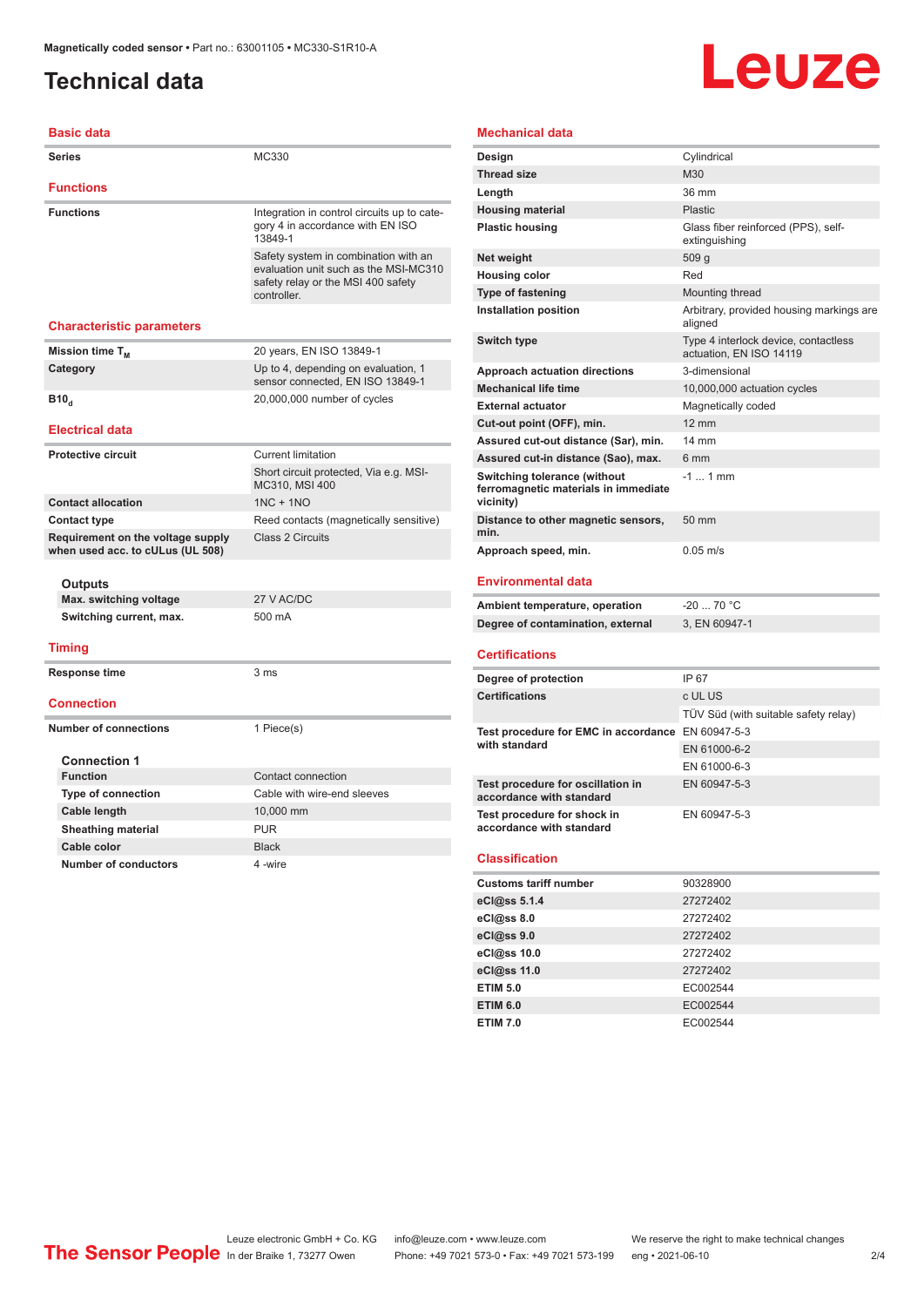### <span id="page-2-0"></span>**Dimensioned drawings**

All dimensions in millimeters

Dimensions of sensor and actuator



## **Electrical connection**

#### **Connection 1**

| Contact connection                                        |
|-----------------------------------------------------------|
| Cable with wire-end sleeves                               |
| 10.000 mm                                                 |
| <b>PUR</b>                                                |
| Black                                                     |
| 4 -wire                                                   |
| $0.35$ mm <sup>2</sup>                                    |
| Representation of contacts without activation by actuator |
|                                                           |

#### **Conductor color**

|  | <b>Conductor assignment</b> |
|--|-----------------------------|
|  |                             |

| <b>Brown</b> | <b>NO</b> |
|--------------|-----------|
| White        | <b>NO</b> |
| <b>Blue</b>  | NC.       |
| <b>Black</b> | <b>NC</b> |

## **Circuit diagrams**



## Leuze